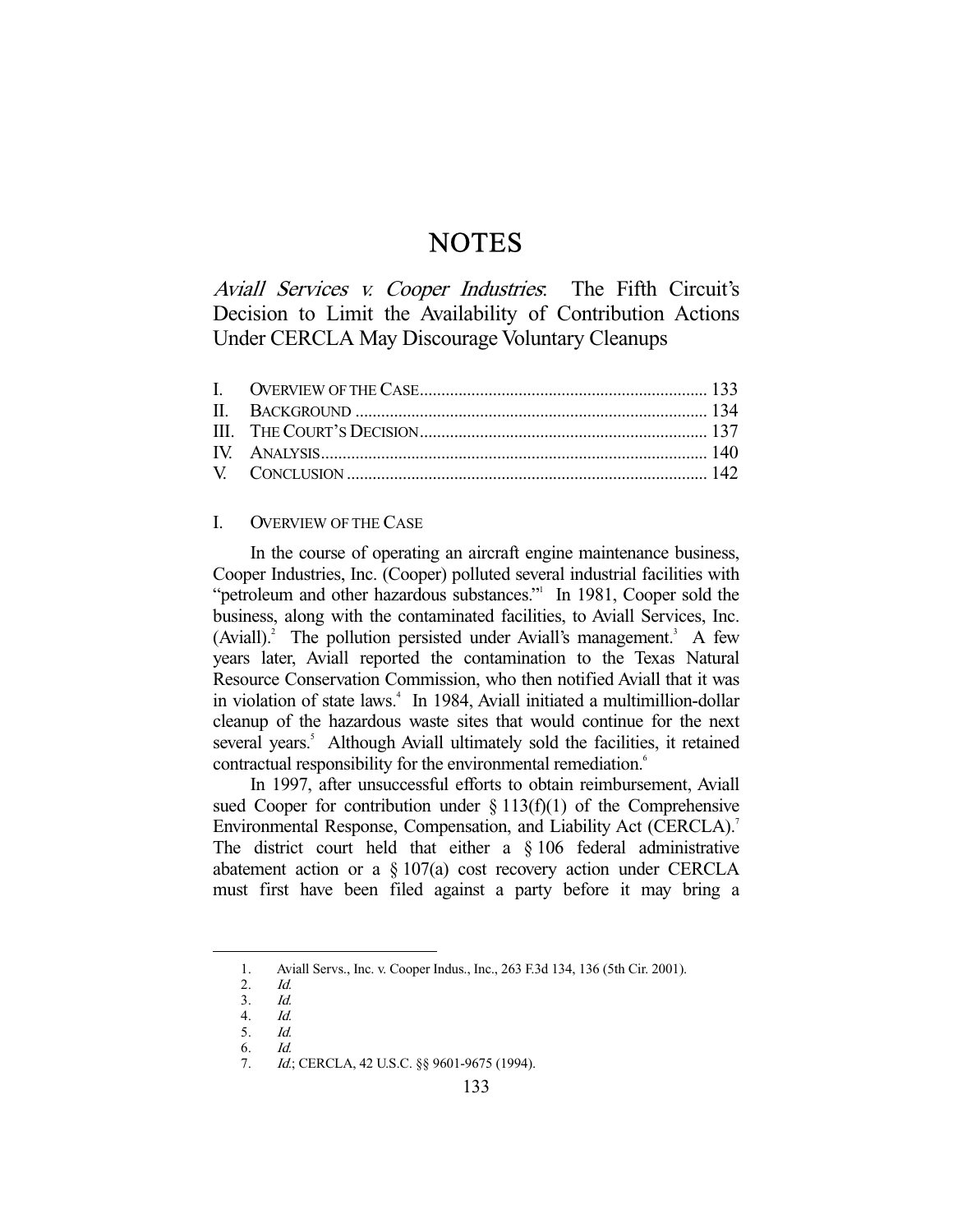$\S 113(f)(1)$  claim for contribution under the same act.<sup>8</sup> Aviall was not party to any prior or pending CERCLA claims brought by either the Environmental Protection Agency (EPA) or any private party with respect to the contaminated facilities.<sup>9</sup> Thus, the district court dismissed the  $\S 113(f)(1)$  contribution claim without prejudice.<sup>10</sup>

 The plaintiff appealed, arguing that a prior CERCLA action against it was unnecessary either because it voluntarily instituted the cleanup, or else because it did so at the prompting of a state agency.<sup>11</sup> The court rejected these arguments and affirmed the judgment of the district court, holding that a party must first be either actually liable or threatened with liability under CERCLA before bringing a § 113(f)(1) claim for contribution. Aviall Services, Inc. v. Cooper Industries, Inc., 263 F.3d 134, 135 (5th Cir. 2001).

#### II. BACKGROUND

 Congress enacted CERCLA in 1980 intending "(1) to encourage the prompt and voluntary cleanup of hazardous waste sites, and (2) to impose the costs of cleanup on parties responsible for the contamination."<sup>12</sup> The goal was to impose responsibility for repairing environmental damage on the people who used and profited from using the hazardous substances that caused the pollution.<sup>13</sup> However, as originally enacted, CERCLA did not provide parties found liable under the statute with an express right of contribution against other parties that may also have been responsible for some of the environmental harm.<sup>14</sup>

 Before CERCLA was amended in 1986, the § 107(a) cost recovery provision was the primary means by which polluters could be compelled to pay for environmental remediation costs.<sup>15</sup> Section  $107(a)$  of CERCLA imposes strict joint and several liability on "potentially

 <sup>8.</sup> See Aviall Servs., Inc. v. Cooper Indus., Inc., No. CIV.A.397CV1926D, 2000 WL 31730, at \*4 (N.D. Tex. Jan. 13, 2000).

<sup>9.</sup> *Id.* at \*4 n.4.

<sup>10.</sup> *Id.* (dismissing the case without prejudice because "Aviall arguably can bring such a claim against Cooper in the future if Aviall becomes subject to a CERCLA enforcement action that gives rise to a right of contribution").

 <sup>11.</sup> Aviall, 263 F.3d at 136.

<sup>12.</sup> Michael V. Hernandez, *Cost Recovery or Contribution?: Resolving the Controversy* over CERCLA Claims Brought by Potentially Responsible Parties, 21 HARV. ENVTL. L. REV. 83, 86 (1997).

<sup>13.</sup> Karen L. Demeo, Is CERCLA Working? An Analysis of the Settlement and Contribution Provisions, 68 ST. JOHN'S L. REV. 493, 496-97 (1994).

<sup>14.</sup> Hernandez, *supra* note 12, at 95.

 <sup>15.</sup> See generally United States v. Compaction Sys. Corp., 88 F. Supp. 2d 339, 346-47 (D.N.J. 1999) (describing the history of contribution under CERCLA).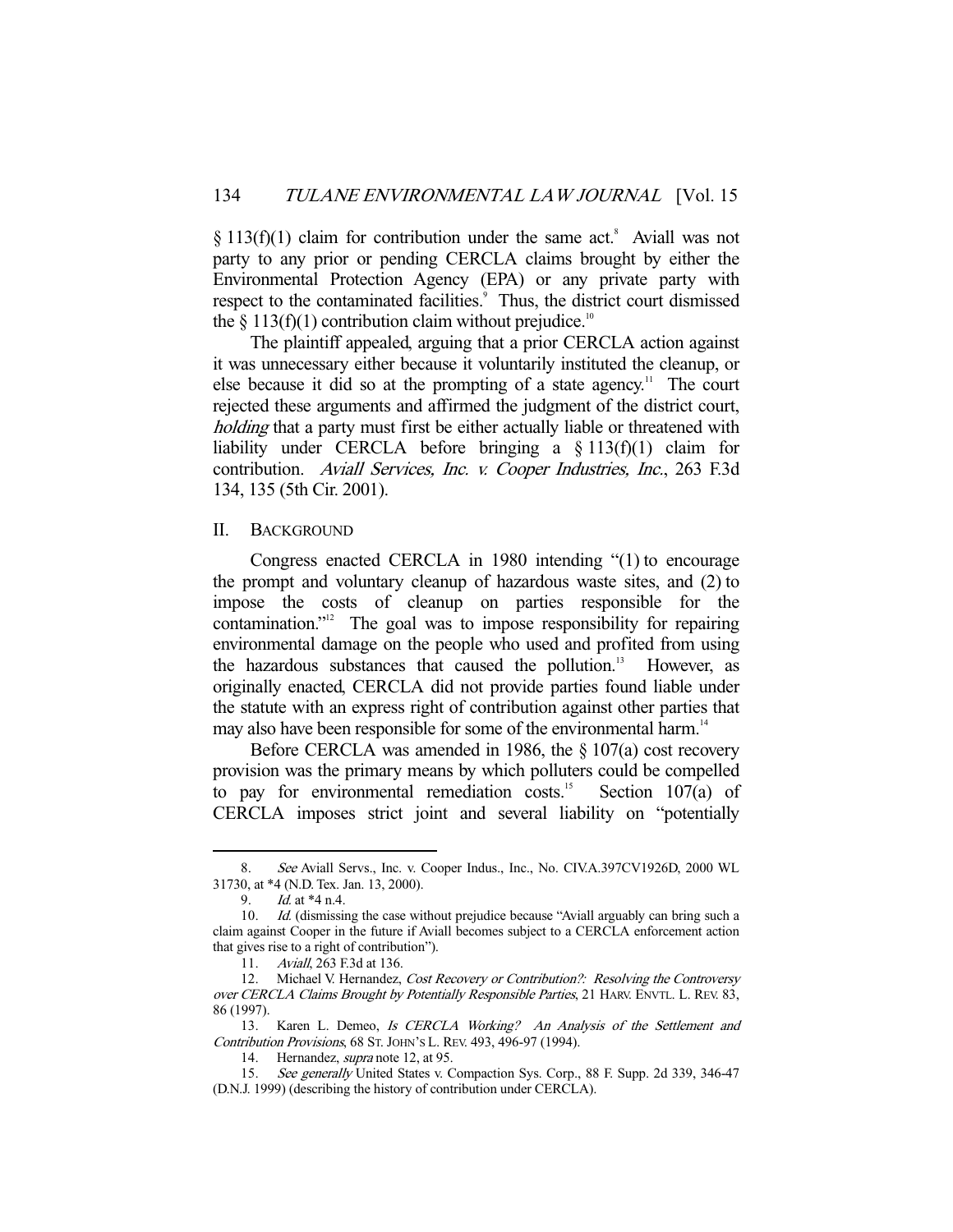responsible parties" (PRPs) for environmental cleanup.<sup>16</sup> Defenses to § 107(a) actions are restricted to limited circumstances such as acts of God, war, or third parties.<sup>17</sup> PRPs include all of the following: "(1) the owner and operator of . . . a facility, (2) any person who . . . owned or operated any facility at which hazardous substances were disposed of,  $(3)$  any person who ... arranged for disposal or treatment ... of hazardous substances, and (4) any person who accepts or accepted any hazardous substances for transport."<sup>18</sup> Perhaps because of the harsh consequences of the provisions for PRPs, some courts decided to imply a federal common law right of contribution from  $\S$  107(a).<sup>19</sup>

 In 1986, Congress enacted the Superfund Amendments and Reauthorization Act (SARA), which continued to encourage environmental cleanups by reenacting CERCLA and clarifying certain provisions.20 Specifically, SARA codified an express right of contribution against PRPs in § 113(f)(1).<sup>21</sup> However, the extent of this right was to some extent ambiguously articulated in the language of the statute, particularly regarding exactly when and to whom the cause of action was available.<sup>22</sup>

 Close examination of the text of the statute reveals that two clauses in § 113(f)(1) can be construed to conflict with each other.<sup>23</sup> The first sentence of the provision reads: "Any person may seek contribution from any other person who is liable or potentially liable under section 9607(a) of this title, during or following any civil action under section 9606 of this title or under section  $9607(a)$  of this title.<sup>224</sup> It is possible to argue that this clause restricts contribution claims to those brought by parties against whom cost recovery or contribution actions have already been filed.<sup>25</sup> In other words, this language could indicate that a party suing for contribution under CERCLA must itself have been sued under the same statute first.

-

22. See, e.g., Rockwell Int'l Corp. v. IU Int'l Corp., 702 F. Supp. 1384, 1389 (N.D. Ill. 1988) ("The parties dispute the application of this provision to Rockwell's contribution claim.").

23. Id.

<sup>16.</sup> Hernandez, *supra* note 12, at 83, 91.

 <sup>17.</sup> Id.

 <sup>18.</sup> CERCLA, 42 U.S.C. § 9607(a) (1994).

 <sup>19.</sup> Demeo, supra note 13, at 506.

<sup>20.</sup> *Id.* at 497-98.

<sup>21.</sup> *Id.* at 498.

 <sup>24.</sup> CERCLA, 42 U.S.C. § 9613(f)(1).

<sup>25.</sup> See Estes v. Scotsman Group, Inc., 16 F. Supp. 2d 983, 989-90 (C.D. Ill. 1998) (relying on dicta in Rumpke of Ind., Inc. v. Cummins Engine Co., 107 F.3d 1235, 1241 (7th Cir. 1997)).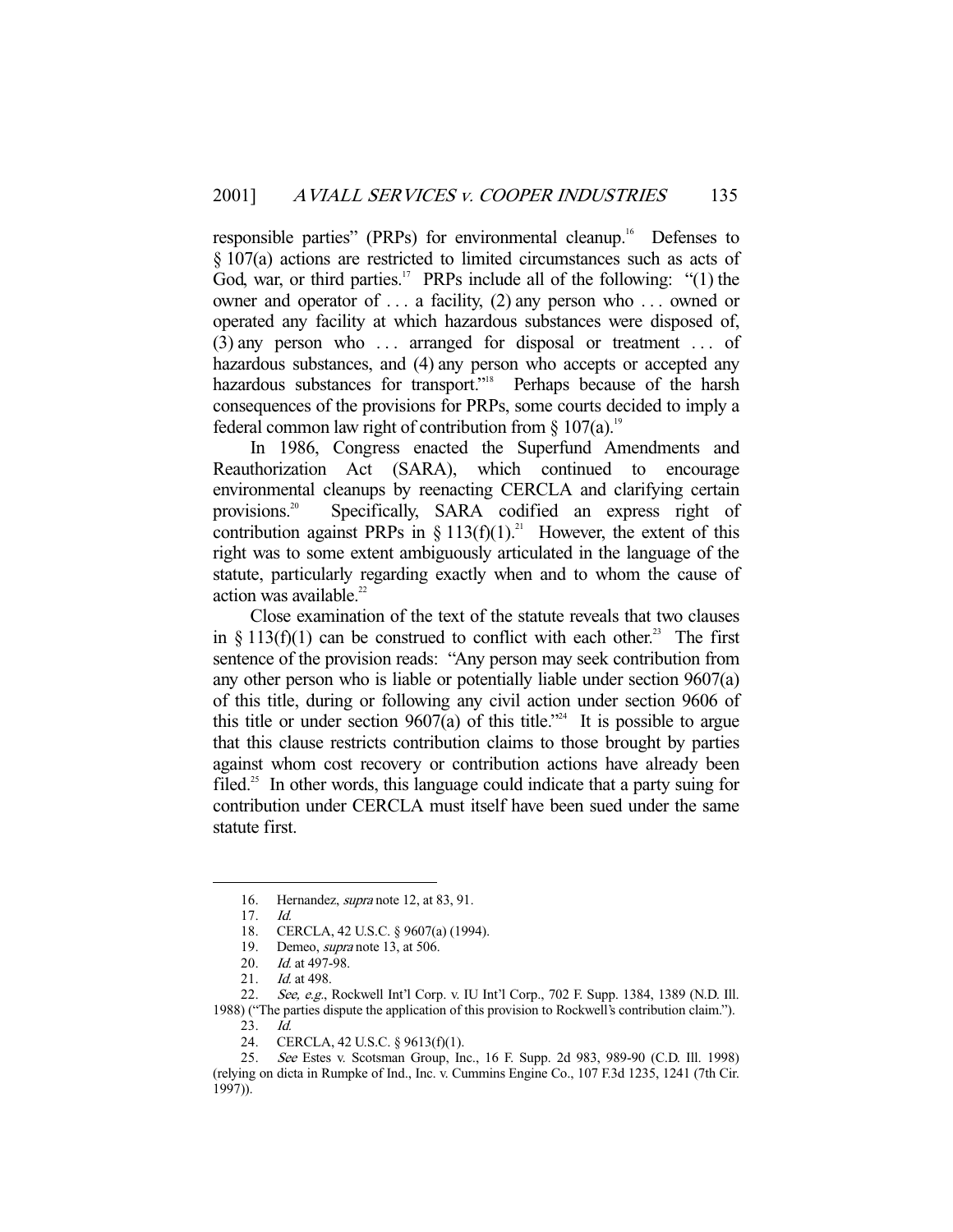The last sentence of  $\S 113(f)(1)$  reads: "Nothing in this subsection shall diminish the right of any person to bring an action for contribution in the absence of a civil action under section 9606 of this title or section 9607 of this title."<sup>26</sup> This clause, sometimes referred to as the "savings" clause,"27 arguably permits parties to bring contribution claims at any time, regardless of their litigation status.<sup>28</sup> In contrast to the first sentence of the provision, this phrase could signify that the right to sue for contribution is entirely unrestricted.

The legislative history of  $\S 113(f)(1)$  provides little assistance in resolving the apparent contradiction between its first and last clauses. Its legislative history explicitly states, "The section should encourage private party settlements and cleanups" (as opposed to litigation).<sup>29</sup> Nevertheless, it also refers to use of the action while a  $\S 106$  or  $\S 107(a)$ action is already taking place.<sup>30</sup> Apart from these broad hints, the legislative history does not specifically entertain the issue and thus does not resolve whether or not contribution is an exclusive right.<sup>31</sup> As a result of this deficiency, courts have been compelled to render decisions on the matter on a case-by-case basis.<sup>32</sup>

 In practice, the discrepancy between the two clauses is commonly raised when a party cleans up a hazardous waste site voluntarily or at the insistence of a state agency. $33$  The issue is largely a technical one: whether such parties should have standing to sue for contribution. $34$  In cases that have directly addressed the issue, some courts have denied

 <sup>26. 42</sup> U.S.C. § 9613(f)(1).

 <sup>27.</sup> Aviall Servs., Inc. v. Cooper Indus., Inc., 263 F.3d 134, 139 (5th Cir. 2001).

 <sup>28.</sup> See Ninth Ave. Remedial Group v. Allis Chalmers Corp., 974 F. Supp. 684, 690-91 (N.D. Ind. 1997) (rejecting dicta in Rumpke, 107 F.3d at 1241).

 <sup>29.</sup> See United States v. Compaction Sys. Corp., 88 F. Supp. 2d 339, 348 n.6 (D.N.J. 1999). "The section contemplates that if an action under section 106 or 107 of the Act is under way, any related claims for contribution or indemnification may be brought in such an action." Id. (citing H.R. REP. No. 253(I), at 80 (1986), reprinted in 1986 U.S.C.C.A.N. 2862).

 <sup>30.</sup> See Compaction Sys. Corp., 88 F. Supp. 2d at 348 n.6 (quoting H.R. REP. No. 253(I), at 80 (1986), reprinted in 1986 U.S.C.C.A.N. 2862) ("The section contemplates that if an action under section 106 or 107 of the Act is under way, any related claims for contribution or indemnification may be brought in such an action.").

 <sup>31.</sup> Id.; see also id. at 347 n.3 (citing additional legislative history of CERCLA  $$113(f)(1)).$ 

<sup>32.</sup> William D. Evans, Jr., The "Cape Fear" Features of Superfund Contribution Litigation: The Available Remedies and Extent of Liability, 75 MICH. BUS. L.J. 1170, 1171 (1996) ("[CERCLA]'s legislative history is sparse and its drafting unclear, forcing the judiciary to fill in the statutory gaps.").

<sup>33.</sup> See, e.g., Estes v. Scotsman Group, Inc., 16 F. Supp. 2d 983, 985-86 (C.D. Ill. 1998) (allowing plaintiff to bring  $\S 113(f)(1)$  contribution claim after being ordered to clean up property by state agency).

 <sup>34.</sup> Id. at 989.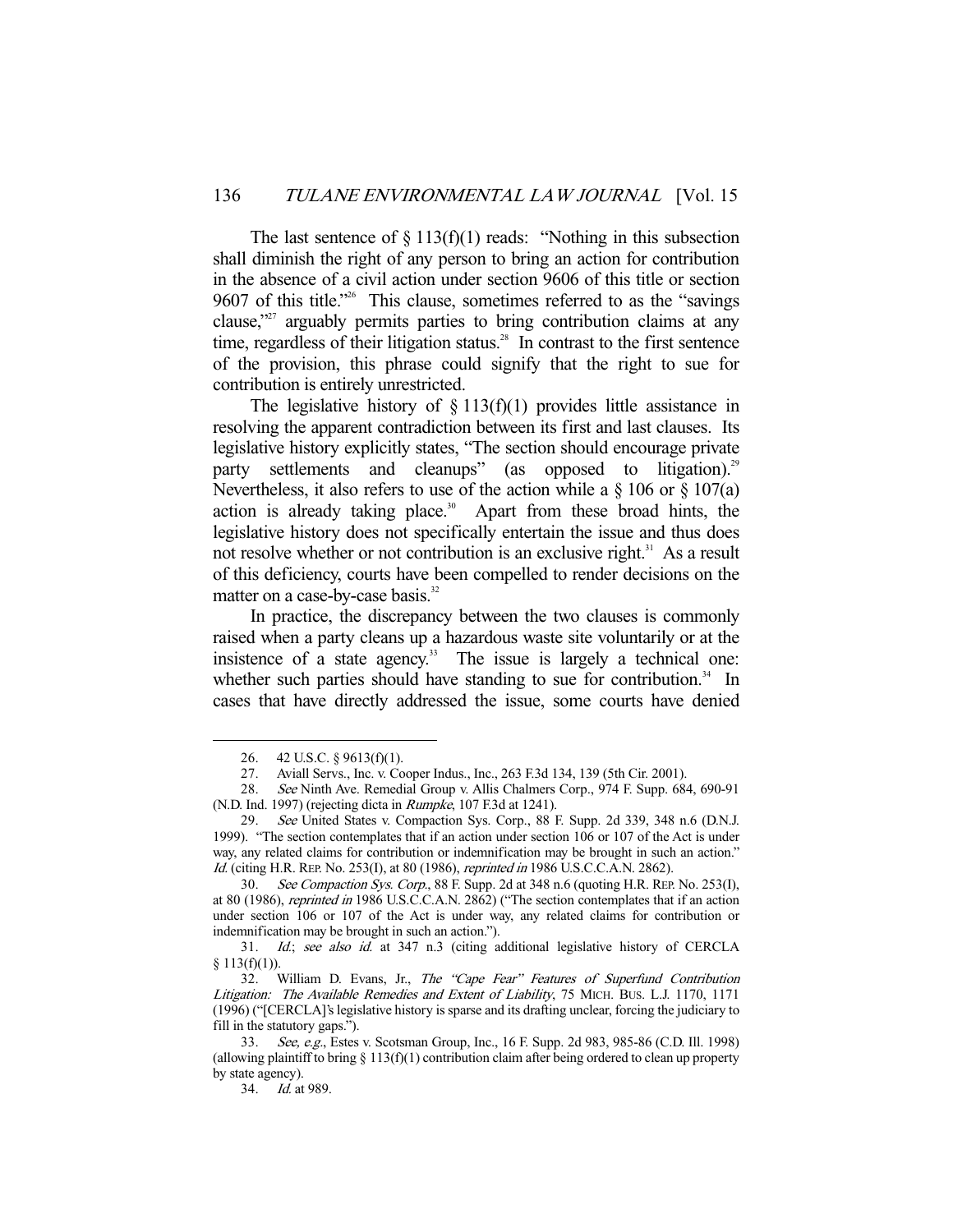parties this right.<sup>35</sup> These decisions appear to emphasize the first sentence of  $\S 113(f)(1)$ , in which the "during or following" language seems to act as a constraint on when contribution actions are available.<sup>36</sup>

 On the other hand, a number of courts have permitted parties that have cleaned up contaminated property without CERCLA-induced prompting to sue other PRPs for contribution.<sup>37</sup> These decisions indicate that the court regards the final sentence of  $\S 113(f)(1)$  as a true savings clause that affirms the availability of contribution actions in the absence of prior CERCLA actions.<sup>38</sup>

 Yet, still other courts completely ignore the potential contradiction between the two clauses.<sup>39</sup> In a number of cases in which the statutory inconsistency of  $\S 113(f)(1)$  might have been cause for concern, contribution claims were permitted to proceed without question.<sup>40</sup> For whatever reason, the parties simply did not contest the issue and as a result, many courts that might have weighed in on the issue have failed to address it in their opinions.<sup>41</sup>

#### III. THE COURT'S DECISION

-

 In the noted case, the court based its decision on three sources of insight as to the availability of contribution under  $\S 113(f)(1)$ : the text and structure of the statute, the legislative history of the statute, and prior case law interpreting the statute. The court began by examining the text of the provision, emphasizing "[a] plain language reading of the

<sup>35.</sup> *Id.* at 990 (dismissing a  $\S$  113(f)(1) claim for lack of a  $\S$  106 or  $\S$  107(a) proceeding against the plaintiff); see also Geraghty & Miller, Inc. v. Conoco, Inc., 234 F.3d 917, 928 (5th Cir. 2000), cert. denied, 121 S. Ct. 2592 (2001); Centerior Serv. Co. v. Acme Scrap Iron & Metal Corp., 153 F.3d 344, 351 (6th Cir. 1998).

 <sup>36.</sup> Estes, 16 F. Supp. 2d at 989; see also Geraghty, 234 F.3d at 928; Centerior Serv., 153 F.3d at 351.

 <sup>37.</sup> Johnson County Airport Comm'n v. Parsonitt Co., 916 F. Supp. 1090, 1095 (D. Kan. 1996) ("Nothing in the language of section 113(f) restricts contribution actions to parties who have incurred liability under section 107."); Ninth Ave. Remedial Group v. Allis Chalmers Corp., 974 F. Supp. 684, 691 (N.D. Ind. 1997) ("PRP can bring a section 113 action even when no prior or pending section 106 or 107 civil actions have occurred."); Mathis v. Velsicol Chem. Corp., 786 F. Supp. 971, 975-76 (N.D. Ga. 1991) ("Velsicol has a cause of action for contribution . . . regardless of the existence of a civil action under sections 9606 or 9607.").

 <sup>38.</sup> See, e.g., Mathis, 786 F. Supp. at 975-76.

 <sup>39.</sup> Aviall Servs., Inc. v. Cooper Indus., Inc., 263 F.3d 134, 144 (5th Cir. 2001).

 <sup>40.</sup> See generally Crofton Ventures Ltd. P'ship v. G. & H. P'ship, 258 F.3d 292 (4th Cir. 2001); Amoco Oil v. Borden, Inc., 889 F.2d 664 (5th Cir. 1989); PMC, Inc. v. Sherwin-Williams Co., 151 F.3d 610 (7th Cir. 1998), cert. denied, 525 U.S. 1104 (1999); Centerior Serv., 153 F.3d 344; Sun Co. v. Browning-Ferris, Inc., 124 F.3d 1187 (10th Cir. 1997).

<sup>41.</sup> Aviall, 263 F.3d at 144. See generally Crofton, 258 F.3d 292; Amoco, 889 F.2d 664; PMC, Inc., 151 F.3d 610, cert. denied, 525 U.S. 1104 (1999); Centerior Serv., 153 F.3d 344; Sun Co., 124 F.3d 1187.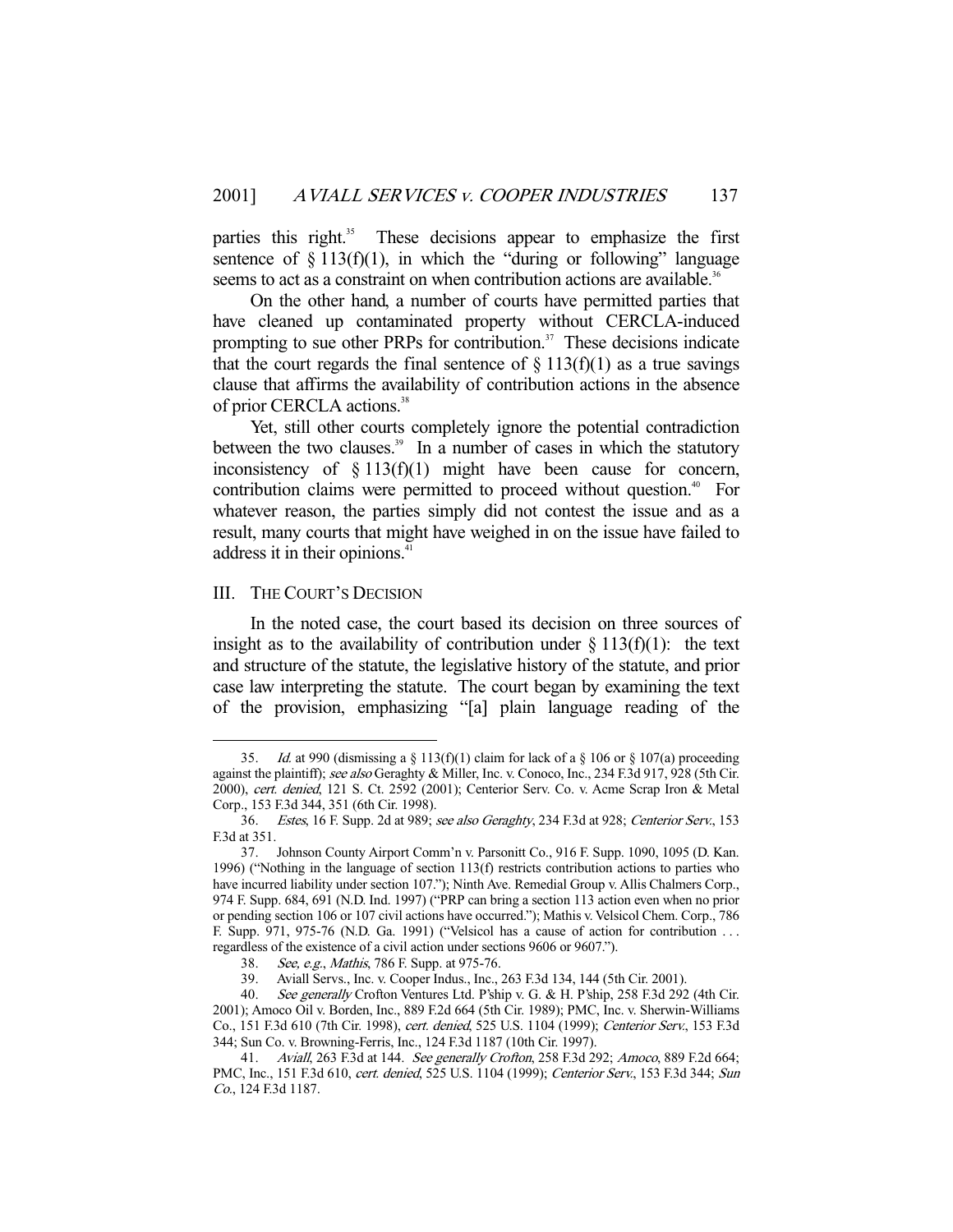statute."<sup>42</sup> In an effort to arrive at an analysis that was "tethered and true to the text," the court conducted a systematic investigation of the potential meanings of certain key words and phrases used in  $§ 113(f)(1).$ <sup>43</sup>

 First, the court pointed to the legal definition of the word "contribution" in support of its conviction that "the commonly accepted definition of contribution requires a tortfeasor to first face judgment before it can seek contribution from other parties."<sup>44</sup> Applying this analysis to the facts of the case, the court found that Aviall, as plaintiff and tortfeasor, should thus first be obliged to "face judgment" under some provision of CERCLA before being permitted to obtain payment assistance for the environmental cleanup from Cooper, as PRP and defendant. Although the court considered its interpretation of the word "contribution" to be conclusive, it continued its statutory analysis to rebut other arguments by the plaintiff.<sup>45</sup>

The court next examined the use of the word "may" in the statute.<sup>46</sup> "May" can refer to either "an exclusive means for contribution (as in a party 'may only' or 'must' ... ), or a non-exclusive means for contribution (as in a party 'may choose one of several ways' . . .)."<sup>47</sup> The court found that "when a statute creates a cause of action, we must narrowly read the word 'may' as establishing an exclusive enabling provision."<sup>48</sup> Proper interpretation of  $\S 113(f)(1)$  requires the addition of the limiting word "only" to read, "[a]ny person may only seek contribution . . . during or following any civil action under [CERCLA]."49 The court reached this conclusion based on one of the listed dictionary definitions of the word "may" and another case interpreting its use in a statutory provision that also created a cause of action.<sup>50</sup> Furthermore, from a public policy standpoint, an unrestricted right of contribution would "open the floodgates" for litigation.<sup>51</sup>

 <sup>42.</sup> Aviall, 263 F.3d at 138.

<sup>43.</sup> Id. (citing United States v. Alvarez-Sanchez, 511 U.S. 350, 356 (1994)).

<sup>44.</sup> Id. (quoting BLACK's LAW DICTIONARY 329 (6th ed. 1990)).

 <sup>45.</sup> Id.

 <sup>46.</sup> Id.; CERCLA, 42 U.S.C. § 9613(f)(1) (1994) ("Any person may seek contribution . . . .").

 <sup>47.</sup> Aviall, 263 F.3d at 138.

 <sup>48.</sup> Id. at 139.

 <sup>49. 42</sup> U.S.C. § 9613(f)(1) (1994) (emphasis added).

<sup>50.</sup> Aviall, 263 F.3d at 139 (quoting WEBSTER'S THIRD NEW INTERNATIONAL DICTIONARY

<sup>1396 (3</sup>d ed. 1993)); Resolution Trust Corp. v. Miramon, 22 F.3d 1357, 1361 (5th Cir. 1994).

 <sup>51.</sup> Aviall, 263 F.3d at 140 (citing Resolution Trust Corp., 22 F.3d at 1361).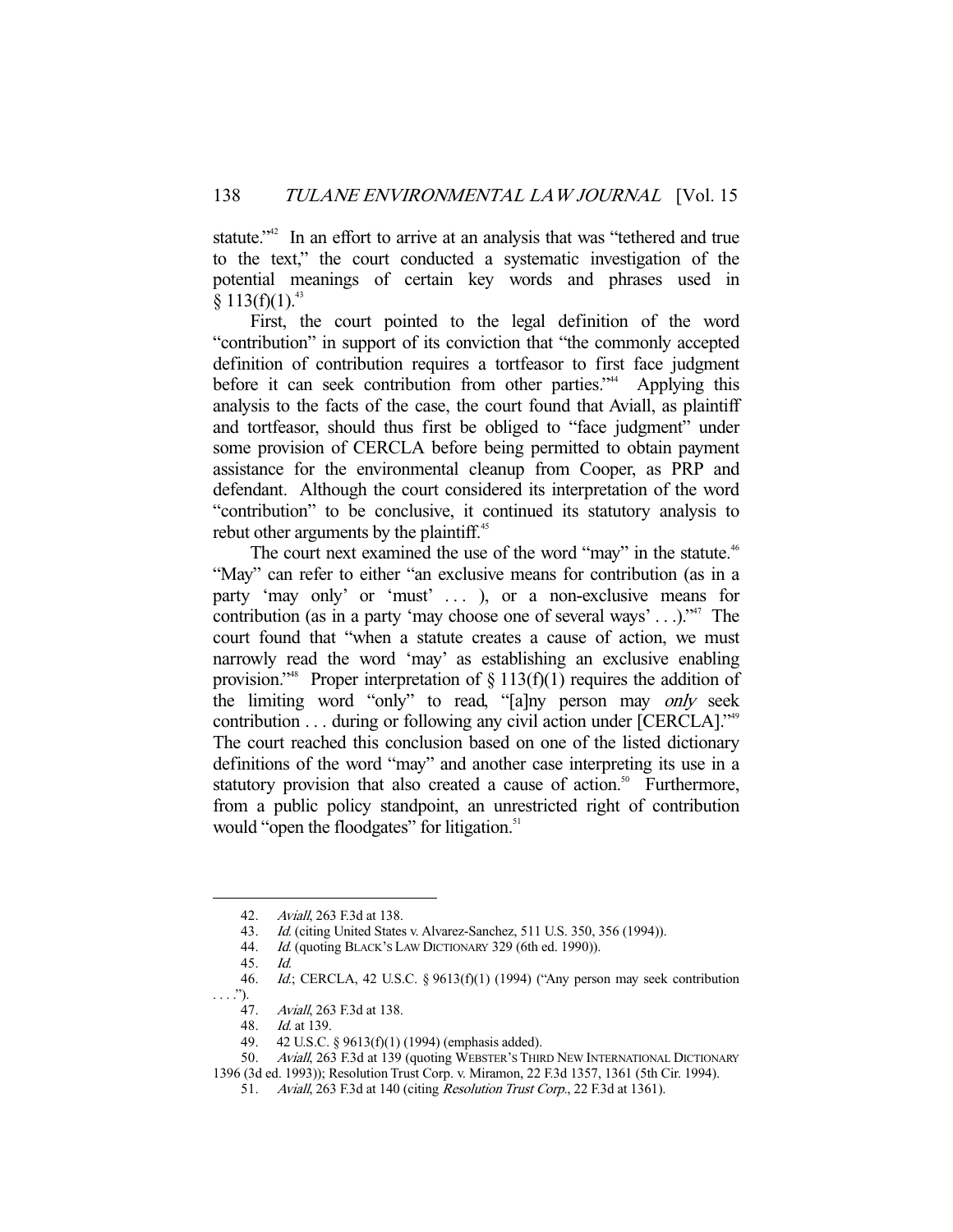The court then addressed the savings clause of  $\S 113(f)(1)^{52}$  The court held that this section of "the statute does not affect a party's ability to bring contribution actions based on *state* law."<sup>53</sup> Proper interpretation of the statute requires the addition of the word "state" to read "[n]othing in this subsection shall diminish the right of any person to bring a<sup>[]</sup> state action for contribution."54 The court reached this conclusion based on several principles: (1) provisions should not be rendered inoperative, (2) the specific should govern the general, and (3) language from a case decided in another circuit.<sup>55</sup> In addition, the court hinted that to construe the savings clause otherwise might serve to "gut" other provisions of CERCLA.56

Considering the legislative history of  $CERCIA$ ,<sup>57</sup> the court explained that Congress "intended only a limited federal right of contribution."58 This conclusion was based on language from a House of Representatives conference report on SARA that strengthens the court's analysis.<sup>59</sup> In addition, any mention of an express right to sue for contribution prior to being sued under CERCLA is conspicuously absent from the legislative history.<sup>60</sup> For these reasons, the court found that the legislative history of CERCLA "overwhelmingly support[ed]" its interpretation.<sup>61</sup>

Finally, the court addressed relevant case law. $62$  In support of its decision, the court cited a number of district court cases from other circuits that have directly addressed the issue and found that the right to file a contribution action is limited.<sup>63</sup> The court also emphasized

<sup>52.</sup> *Id.* at 139-40.<br>53. *Id.* at 139.

*Id.* at 139.

 <sup>54.</sup> CERCLA, 42 U.S.C. § 9613(f)(1) (emphasis added).

<sup>55.</sup> See Aviall, 263 F.3d at 140 (citing Resolution Trust, 22 F.3d at 1361) (referring to the first two principles); id. at 140 (relying on PMC, Inc. v. Sherwin-Williams Co., 151 F.3d 610, 618 (7th Cir. 1998), cert. denied, 525 U.S. 1104 (1999); Rockwell Int'l Corp. v. IU Int'l Corp., 702 F. Supp. 1384, 1389 (N.D. Ill. 1998) (viewing the savings clause as saving state law contribution claims)).<br>56.

Aviall, 263 F.3d at 140 (quoting PMC, Inc., 151 F.3d at 618).

 <sup>57.</sup> Id.

<sup>58.</sup> Id. at 140-41 (quoting H.R. REP. No. 00-253(1) (1985), reprinted in 1985 U.S.C.C.A.N. 2835 ("[T]his section clarifies and confirms the right of a person held jointly and severally liable under CERCLA to seek contribution from other potentially liable parties.").

 <sup>59.</sup> Id. at 141.

 <sup>60.</sup> Id.

 <sup>61.</sup> Id. at 140.

 <sup>62.</sup> Id. at 141.

 <sup>63.</sup> Id. at 141-42 (citing Estes v. Scotsman Group, Inc., 16 F. Supp. 2d 983, 989-90 (C.D. Ill. 1998); Deby, Inc. v. Cooper Indus., No. 99C2464, 2000 WL 263985, at \*6 (N.D. Ill. Jan. 13, 2000); United States v. Compaction Sys. Corp., 88 F. Supp. 2d 339, 349-51 (D.N.J. 1999); Southdown v. Allen, 119 F. Supp. 2d 1223, 1245 & n.41 (N.D. Ala. 2000)).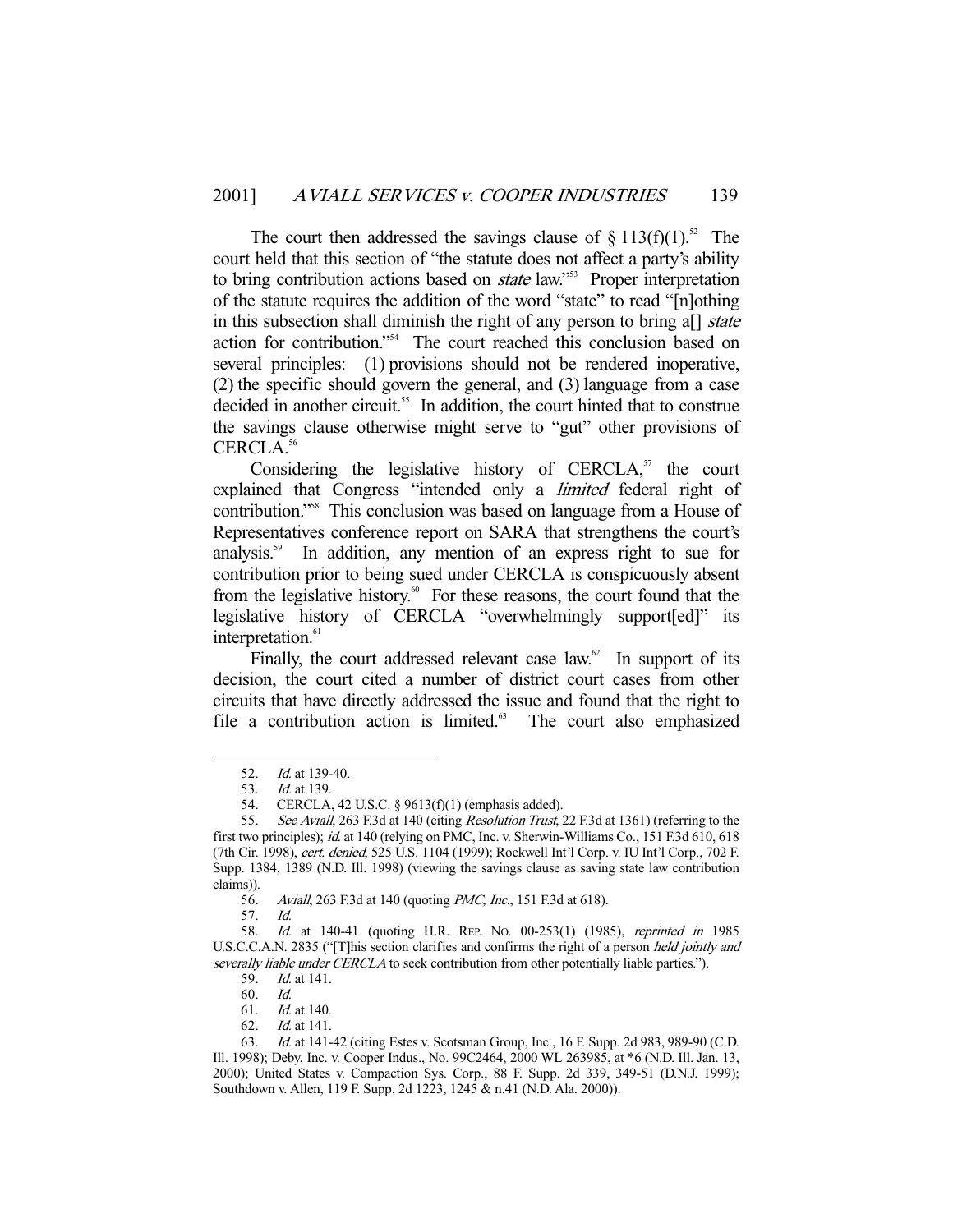language from two cases in other circuit courts that have suggested the same result in dicta.<sup>64</sup>

 The court rejected the analysis of district court cases holding that a contribution claim may be filed before a  $\S 106$  or  $\S 107(a)$  action.<sup>65</sup> These decisions stressed the savings clause of  $\S 113(f)(1)$ , which the court had already found was "only intended to preserve state-based contribution actions."66 The court also rejected language from other cases supporting the unrestricted availability of  $\S$  113(f)(1) actions by factually distinguishing cases cited by the plaintiff from the case at hand. $67$ Referring to the circuit court cases that permitted  $\S 113(f)(1)$  claims to proceed without prior CERCLA actions against the plaintiffs, the court pointed out that "these cases [were] not dispositive for the simple fact that the parties for whatever reason did not raise the specific issue presented in our case."68

 The court concluded that from a public policy standpoint, its decision might discourage voluntary cleanups.<sup>69</sup> However, because "the text trumps policy preferences, ... [the court] cannot substitute Congress' wishes with [its] own."<sup>70</sup> Furthermore, the court noted that its decision would not necessarily discourage voluntary cleanups, because the availability of cost recovery actions under state environmental laws remains unrestricted.<sup>71</sup>

## IV. ANALYSIS

-

 Although the court claimed to rely on the plain language of the statute, its decision ultimately hinges on the strategic insertion of two fairly meaningful words into its text.<sup>72</sup> In another context, the addition of two such words would almost unquestionably result in a significant change in the originally intended meaning of the statute. However, the

 <sup>64.</sup> Id. at 142 (citing Rumpke of Ind., Inc. v. Cummins Engine Co., 107 F.3d 1235, 1241 (7th Cir. 1997); OHM Remediation Servs. v. Evans Cooperage Co., 116 F.3d 1574, 1582 (5th Cir. 1997)).

 <sup>65.</sup> Aviall, 263 F.3d at 143.

 <sup>66.</sup> Id. (referring to PMC, Inc. v. Sherwin Williams Co., 151 F.3d 610, 618 (7th Cir. 1998)).

 <sup>67.</sup> Id. at 143-44 (citing Geraghty & Miller, Inc. v. Conoco, Inc., 234 F.3d 914, 922 (5th Cir. 2000); Sun Co., v. Browning-Ferris, Inc., 124 F.3d 1187, 1191 (10th Cir. 1997); United Tech. Corp. v. Browning-Ferris, Indus., Inc., 33 F.3d 96, 99 n.8 (1st Cir. 1994); Centerior Serv. Co. v. Acme Scrap Iron & Metal Corp., 153 F.3d 344, 355 (6th Cir. 1998)).

 <sup>68.</sup> Id. at 144.

 <sup>69.</sup> Id.

 <sup>70.</sup> Id.

 <sup>71.</sup> Id. at 145.

<sup>72.</sup> See id. (Wiener, J., dissenting).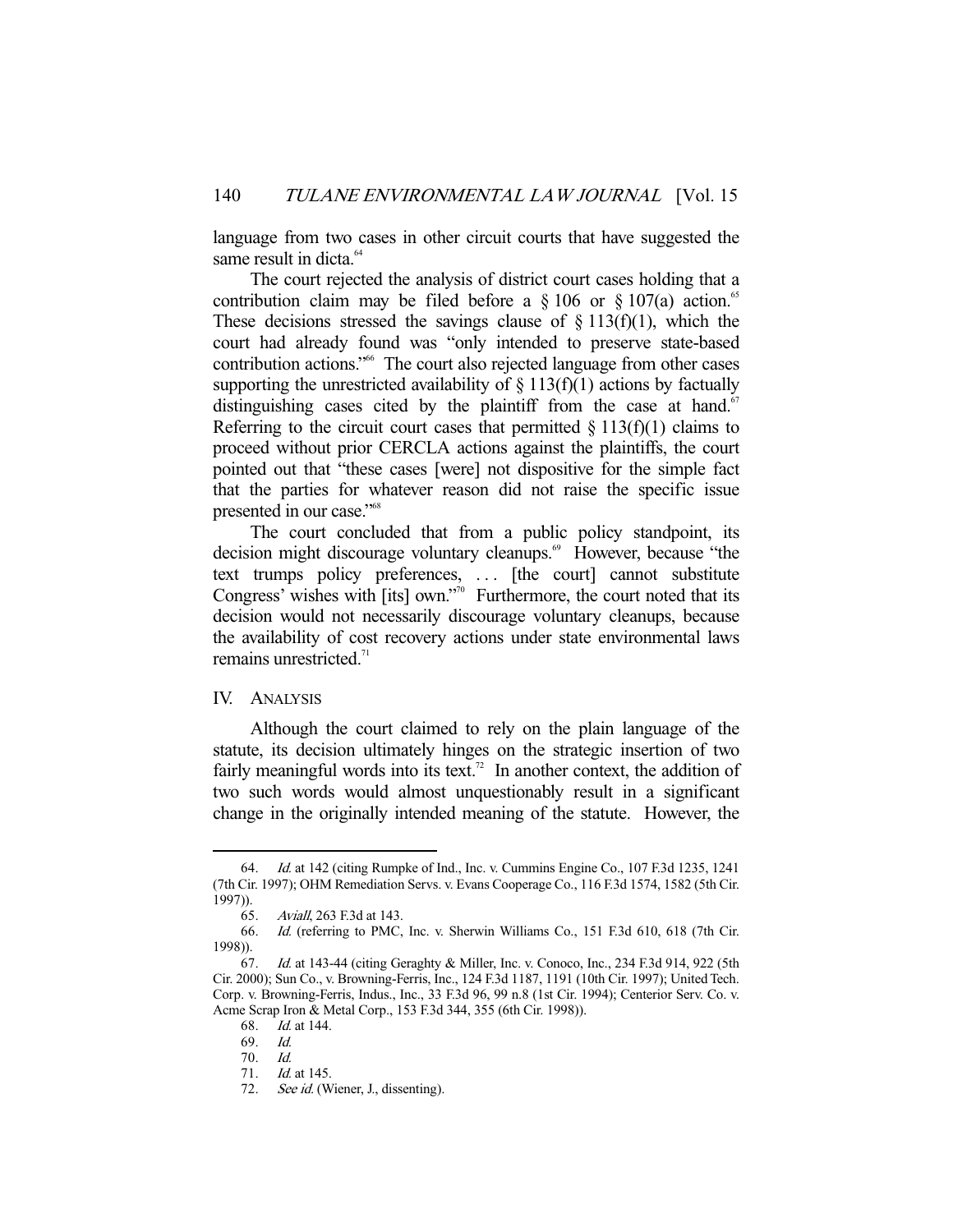legislative history of CERCLA is particularly unhelpful in ascertaining congressional intent.<sup>73</sup> In this case, it is virtually impossible to discern the exact meaning of the statute from the specific legislative history that is available.<sup>74</sup> For this reason, it is somewhat disconcerting that the court places so much emphasis on scattered phrases from the legislative history of § 113(f)(1) in reaching its decision.<sup>75</sup>

 A qualitative examination of the district court cases cited positively in the opinion reveals that many are factually quite distinct from the case at issue.76 Likewise, the language from the circuit court cases cited in the opinion does not in reality offer overwhelming support for its decision.<sup>77</sup> For these reasons, the discussion of prior case law in the opinion is not persuasive. According to the dissent:

[T]he majority's claim of widespread jurisprudential support for its textual analysis vanishes like the mist when exposed to the sunshine of objective scrutiny. If one robin does not make a spring, then surely a light dusting of equivocal district court cases and a wisp of dicta from another circuit does not persuasive authority make.<sup>78</sup>

 Nevertheless, faced with potentially contradictory terms in the statute, the inadequate legislative history and lack of relevant prior case law allowed the court some discretion to render its decision either way. It decided to restrict the availability of future  $\S 113(f)(1)$  contribution actions to parties against whom  $\S 106$  or  $\S 107(a)$  actions have already been filed. The result of this decision is that while a PRP may still voluntarily clean up a hazardous waste site for which it is partially responsible, it must now wait until it is sued under CERCLA before being able to hold other PRPs liable for part of the cleanup costs under federal law.

 <sup>73.</sup> Amoco Oil Co. v. Borden, Inc., 889 F.2d 664, 667 (5th Cir. 1989) (quoting United States v. Mottolo, 605 F. Supp. 898, 902, 905 (D.N.H. 1985) ("[B]ecause the final version was enacted as a 'last-minute compromise' between three competing bills, it has 'acquired a welldeserved notoriety for vaguely-drafted provisions and an indefinite, if not contradictory, legislative history.'")).

 <sup>74.</sup> Aviall, 263 F.3d at 151-52 (Wiener, J., dissenting).

 <sup>75.</sup> Id. at 151 (Wiener, J., dissenting) (claiming that the majority "resort[s] to legislative history to shore up its problematical reading of the statute").

<sup>76.</sup> Id. at 153-54 (Wiener, J., dissenting) ("[T]he majority cobbles together a hodgepodge of other district court cases, none of which is apposite.").

<sup>77.</sup> *Id.* at 154-55 (Wiener, J., dissenting).

<sup>78.</sup> Id. at 155 (Wiener, J., dissenting).